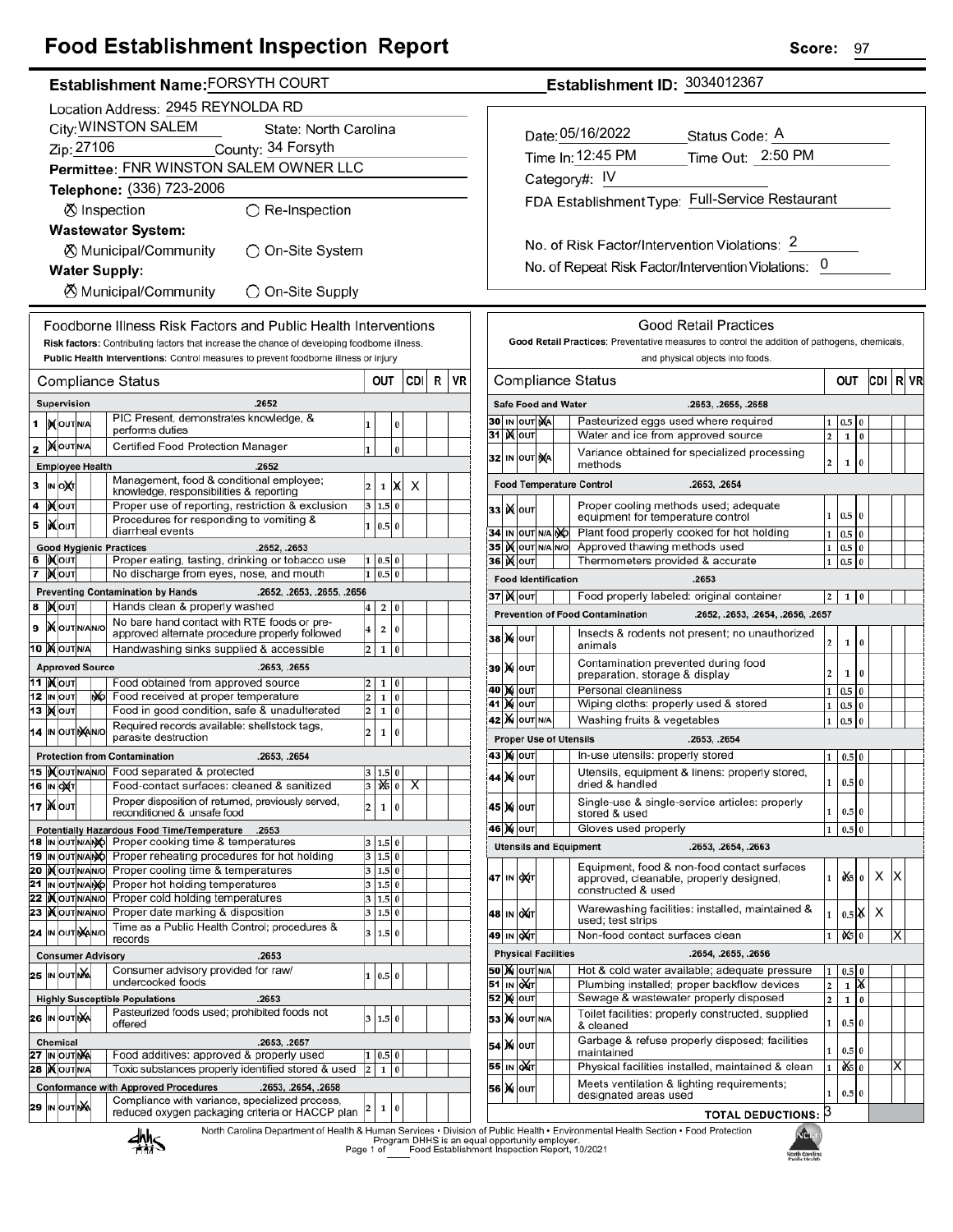# Comment Addendum to Food Establishment Inspection Report

| Establishment Name: FORSYTH COURT                                                                                                      |            | Establishment ID: 3034012367                   |                              |  |  |  |
|----------------------------------------------------------------------------------------------------------------------------------------|------------|------------------------------------------------|------------------------------|--|--|--|
| Location Address: 2945 REYNOLDA RD                                                                                                     |            | $ \mathsf{X} $ Inspection $\Box$ Re-Inspection | Date: 05/16/2022             |  |  |  |
| City: WINSTON SALEM                                                                                                                    | State:NC   | Comment Addendum Attached?                     | <u>IXI</u><br>Status Code: A |  |  |  |
| County: 34 Forsyth                                                                                                                     | Zip: 27106 | Water sample taken? $\Box$ Yes $\Box$ No       | Category #: $IV$             |  |  |  |
| Wastewater System: X Municipal/Community   On-Site System<br>Water Supply:<br>$\overline{x}$ Municipal/Community $\Box$ On-Site System |            | Email 1: tammy.friesen@holidaytouch.com        |                              |  |  |  |
| Permittee: FNR WINSTON SALEM OWNER LLC                                                                                                 |            | Email $2:$                                     |                              |  |  |  |
| Telephone: (336) 723-2006                                                                                                              |            | Email 3:                                       |                              |  |  |  |

Telephone: (336) 723-2006

I

**Temperature Observations** 

|                                    |                                          |                |          | Effective January 1, 2019 Cold Holding is now 41 degrees or less |          |      |
|------------------------------------|------------------------------------------|----------------|----------|------------------------------------------------------------------|----------|------|
| Item<br>ServSafe                   | Location<br>Francisco Villalobos 3/16/27 | Temp Item<br>0 | Location | Item<br>Temp                                                     | Location | Temp |
| hot water                          | 3 comp sink                              | 131            |          |                                                                  |          |      |
| quat sanitizer                     | buckets and 3 comp sink                  | 200            |          |                                                                  |          |      |
| hot water sanitizing dish machine  |                                          | 167            |          |                                                                  |          |      |
| chicken                            | cooling 1:00                             | 128            |          |                                                                  |          |      |
| chicken                            | cooled 30 min                            | 95             |          |                                                                  |          |      |
| turkey                             | cooling 1:00                             | 129            |          |                                                                  |          |      |
| turkey                             | cooled 30 min                            | 101            |          |                                                                  |          |      |
| beef gravy                         | cooling 1:00                             | 124            |          |                                                                  |          |      |
| beef gravy                         | cooled 30 min                            | 104            |          |                                                                  |          |      |
| tuna                               | upright cooler                           | 36             |          |                                                                  |          |      |
| ham                                | upright cooler                           | 41             |          |                                                                  |          |      |
| macaroni salad                     | upright cooler                           | 39             |          |                                                                  |          |      |
| baked potatoes                     | walk in cooler                           | 41             |          |                                                                  |          |      |
| steamed cauliflower walk in cooler |                                          | 41             |          |                                                                  |          |      |
| pot pie mix                        | walk in cooler                           | 41             |          |                                                                  |          |      |
|                                    |                                          |                |          |                                                                  |          |      |

| Person in Charge (Print & Sign): Francisco                                                                                                                                                                                                                                    | First | Last<br>Villalobos |                             |  |  |  |  |  |
|-------------------------------------------------------------------------------------------------------------------------------------------------------------------------------------------------------------------------------------------------------------------------------|-------|--------------------|-----------------------------|--|--|--|--|--|
|                                                                                                                                                                                                                                                                               | First | Last               |                             |  |  |  |  |  |
| Regulatory Authority (Print & Sign): Lauren                                                                                                                                                                                                                                   |       | Pleasants          |                             |  |  |  |  |  |
| REHS ID: 2809 - Pleasants, Lauren                                                                                                                                                                                                                                             |       |                    | Verification Required Date: |  |  |  |  |  |
| REHS Contact Phone Number: (336) 703-3144                                                                                                                                                                                                                                     |       |                    |                             |  |  |  |  |  |
| North Carolina Department of Health & Human Services<br>• Food Protection Program<br>● Environmental Health Section<br>● Division of Public Health<br>DHHS is an equal opportunity employer.<br>$\frac{1}{2}$<br>Food Establishment Inspection Report, 10/2021<br>Page 1 of _ |       |                    |                             |  |  |  |  |  |